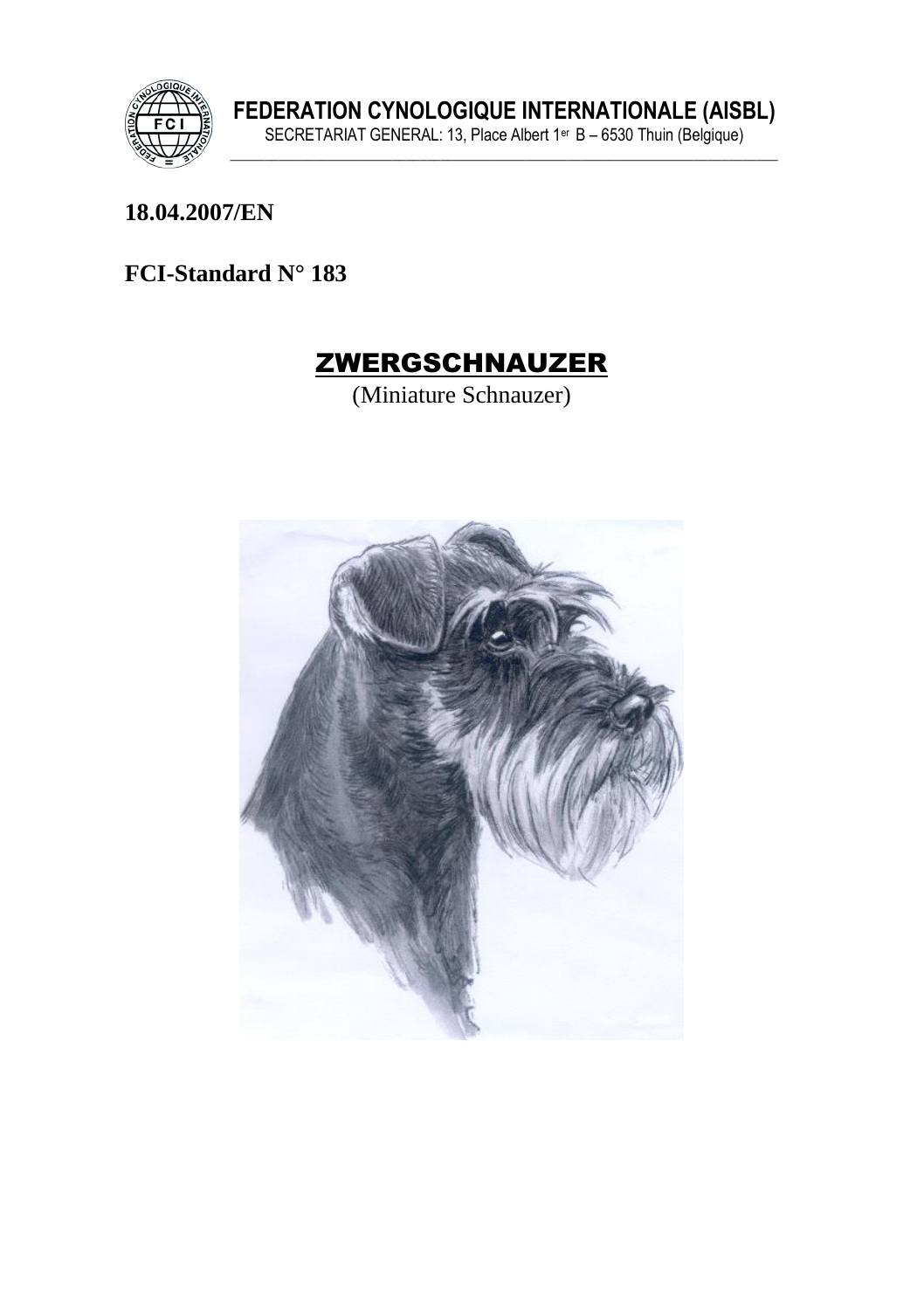**TRANSLATION**: Mrs C. Seidler. Official language (DE).

**COUNTRY OF ORIGIN**: Germany.

#### **DATE OF PUBLICATION OF THE OFFICIAL VALID STANDARD**: 06.03.07.

**UTILISATION**: House and Companion Dog

| FCI-CLASSIFICATION: Group 2 Pinscher and Schnauzer- |                        |                                  |
|-----------------------------------------------------|------------------------|----------------------------------|
|                                                     |                        | Molossoid breeds - Swiss         |
|                                                     |                        | Mountain and Cattle Dogs.        |
|                                                     |                        | Section 1 Pinscher and Schnauzer |
|                                                     |                        | type.                            |
|                                                     | Without working trial. |                                  |

**BRIEF HISTORICAL SUMMARY**: Around the turn of the century a dwarf Schnauzer from the Frankfurt/Main area went on his way, then still described as a rough haired Zwergpinscher (Miniature Pinscher). Due to the different shapes, sizes and types and the muddle of harsh, soft and silky coat textures, it was no easy task to evolve a small dog with the appearance and the characteristic qualities of his bigger brother, the Schnauzer.

**GENERAL APPEARANCE:** Small, strong, stocky rather than slim. rough coated, elegant. A reduced image of the Schnauzer without the drawback of a dwarfed appearance.

### **IMPORTANT PROPORTIONS**:

- Square build in which the height at the withers is nearly equal to the body length.
- The length of the head (measured from the tip of the nose to the occiput) corresponds to half the length of the topline (measured from the withers to the set on of the tail).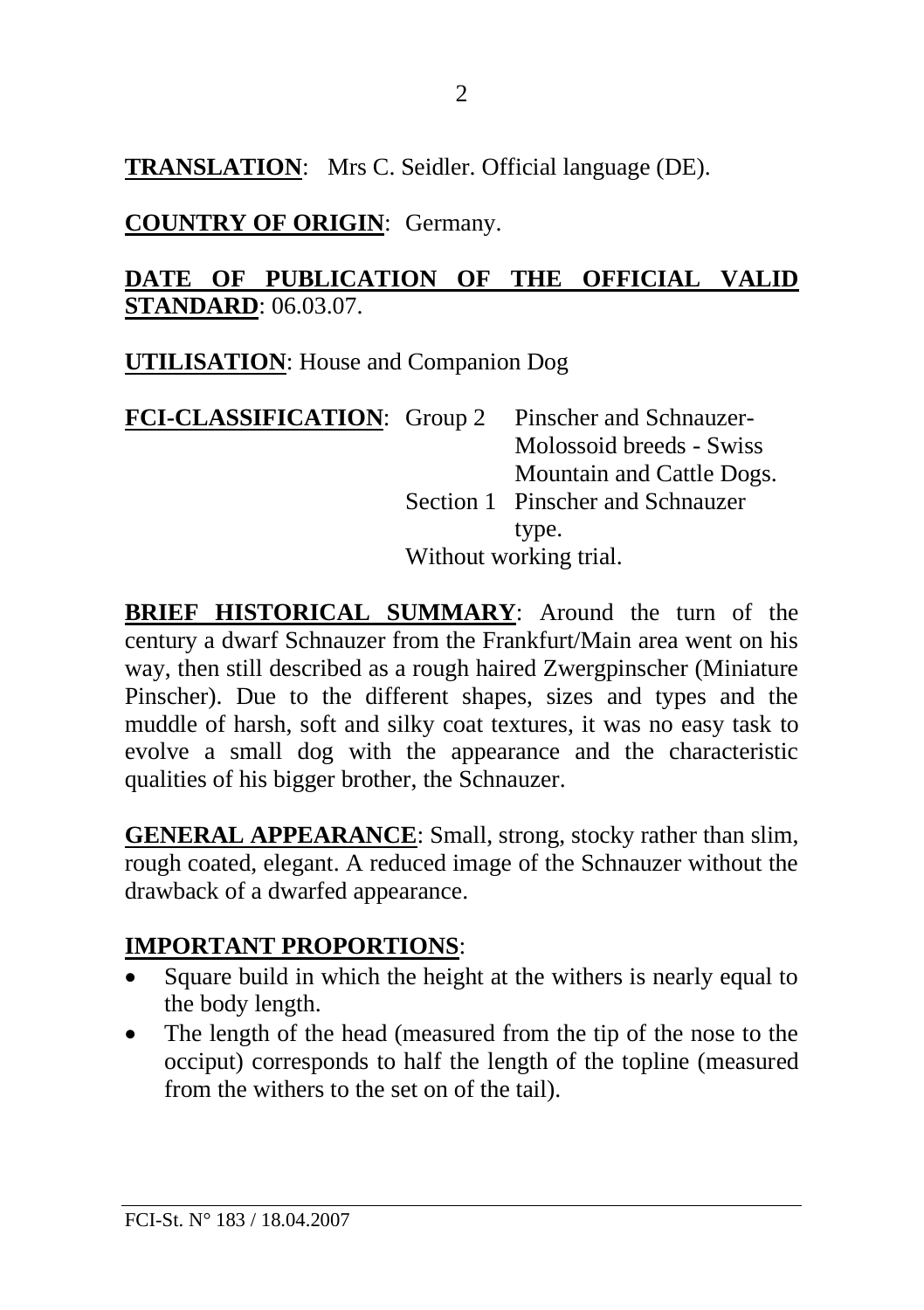**BEHAVIOUR/TEMPERAMENT**: His nature is similar to that of the Schnauzer and is determined by the temperament and the behaviour of a small dog. Intelligence, fearlessness, endurance, and alertness make the Miniature Schnauzer an agreeable house dog as well as a watch and companion dog which can be kept even in a small apartment without problems.

# **HEAD**

# CRANIAL REGION

Skull: Strong, long without markedly protruding occiput. The head should be in keeping with the dog's force. The forehead is flat, without wrinkles and parallel to the bridge of nose.

Stop: Appears well defined due to the brows

# FACIAL REGION

Nose: Well developed nose leather, always black.

Muzzle: Ending in a blunt wedge. Bridge of nose straight.

Lips: Black, smoot and tight-fitting to the jaws. Corners of lips closed.

Jaws/Teeth: Strong upper and lower jaw. The complete scissor bite (42 pure white teeth according to the dentition formula), is strongly developed and firmly closing. The chewing muscles are strongly developed but the cheeks must not interfere with the rectangular shape of the head (with the beard).

**EYES**: Medium sized, oval, facing forward, dark with lively expression. Eyelids close fitting.

**EARS**: Drop ears, set high, V-shaped with inner edges lying close to the cheeks, evenly carried, turned forward towards temples. Folds parallel, should not be above the top of the skull.

**NECK**: The strong, muscular neck is nobly arched, blending smoothly into the withers.

Strongly set on, slim, nobly curved, corresponding to the dog's force. Throat skin tight-fitting without folds.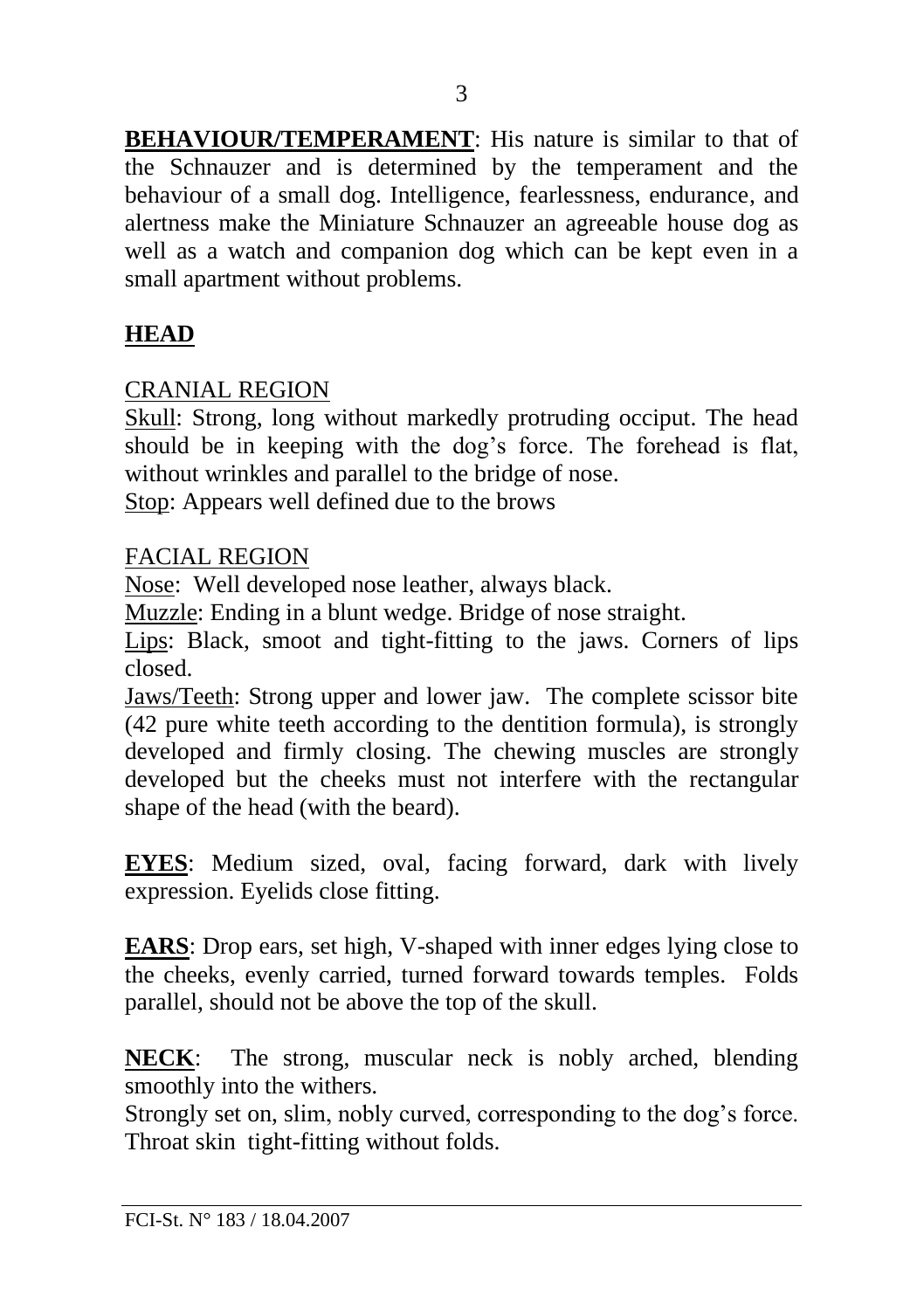# **BODY**

Topline: Slightly sloping from withers towards rear.

Withers: Forming the highest point in topline.

Back: Strong, short, and taut.

Loins: Short, strong, and deep. The distance from the last rib to the hip is short to make the dog appear compact.

Croup: Slightly rounded and imperceptibly blending into tail set on.

Chest: Moderately broad, oval in diameter, reaching to the elbows. The forechest is distinctly marked by the point of the sternum.

Underline and belly: Flanks not too tucked up, forming a well curved line with the underside of the ribcage.

# **TAIL**: Natural; **a sabre or sickle carriage is sought after.**

# **LIMBS**

# FOREQUARTERS:

General appearance: Seen from the front, the front legs are strong, straight and not close together. Seen from the side, the forearms are straight.

Shoulders: The shoulder blade lies close against the rib cage and is well muscled on both sides of the shoulder bone, protruding over the points of the thoracic vertebrae. As sloping as possible and well laid back, forming an angle of appr. 50° to the horizontal.

Upper arm: Lying close to the body, strong and well-muscled, forming an angle of 95° to 105° to the shoulder blade.

Elbows: Close fitting, turning neither in nor out.

Forearm: Viewed from all sides, completely straight, strongly developed and well-muscled.

Carpal joint: Strong, firm, barely standing out against the structure of the forearm.

Pastern: Seen from the front, vertical. Seen from the side slightly sloping towards the ground, strong and slightly springy.

Forefeet: Short and round. Toes well-knit and arched (cat foot) with short dark nails and resistant pads.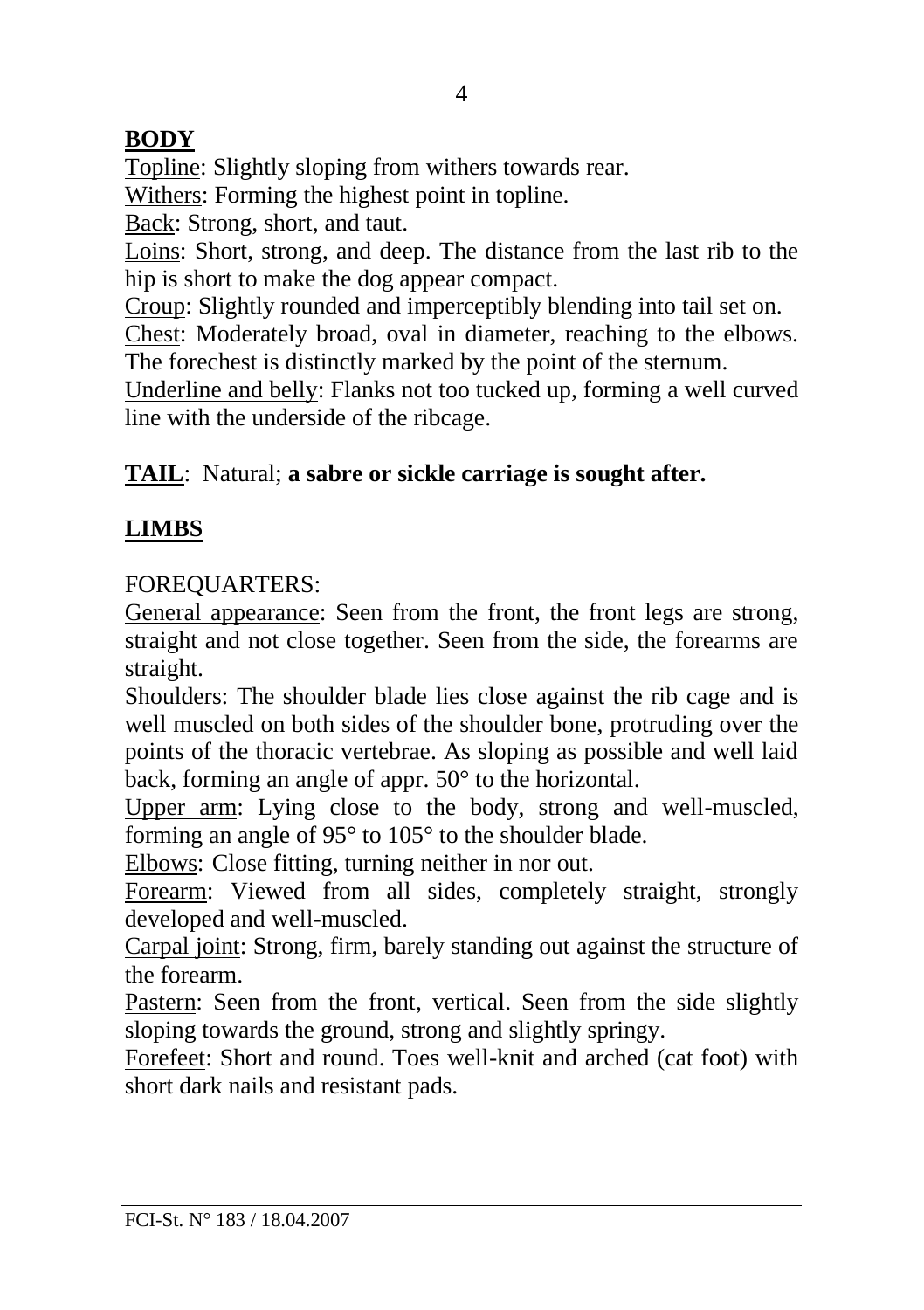### HINDQUARTERS:

General appearance: Standing obliquely when seen from the side, standing parallel but not close together when seen from the rear. Upper thigh: Moderately long, broad and strongly muscled.

Stifle: Turning neither in nor out.

Lower thigh: Long, strong and sinewy, running into a strong hock. Hock: Very well angulated, strong, firm, turning neither in nor out. Metatarsus: Short, vertical to the ground.

Hind feet: Toes short, arched and well-knit. Nails short and black.

**GAIT/MOVEMENT**: Flexible, elegant, agile, free and ground covering. The forelegs swinging as far forward as possible, the hind legs, ground covering and springy, provide the necessary drive. The front leg of one side and the hind leg of the other side move forward at the same time. The back, the ligaments and the joints are firm.

**SKIN**: Tight fitting over the whole body.

### **COAT**

Hair: The coat should be wiry, harsh, and dense. It consists of a dense undercoat and a not too short top coat, lying close to the body. The top coat is rough and sufficiently long to allow the checking of its texture; it is neither bristly nor wavy. The hair on the limbs tends to be less harsh. Coat short on forehead and ears. Typical characteristics are the not too soft beard on the muzzle and the bushy eyebrows which slightly shade the eyes.

Colour:

- Pure black with black undercoat.
- Pepper and Salt.
- Black/Silver.
- Pure white with white undercoat

When breeding Pepper and Salt, the aim is a medium shading with evenly distributed, well pigmented, pepper colouring and grey undercoat.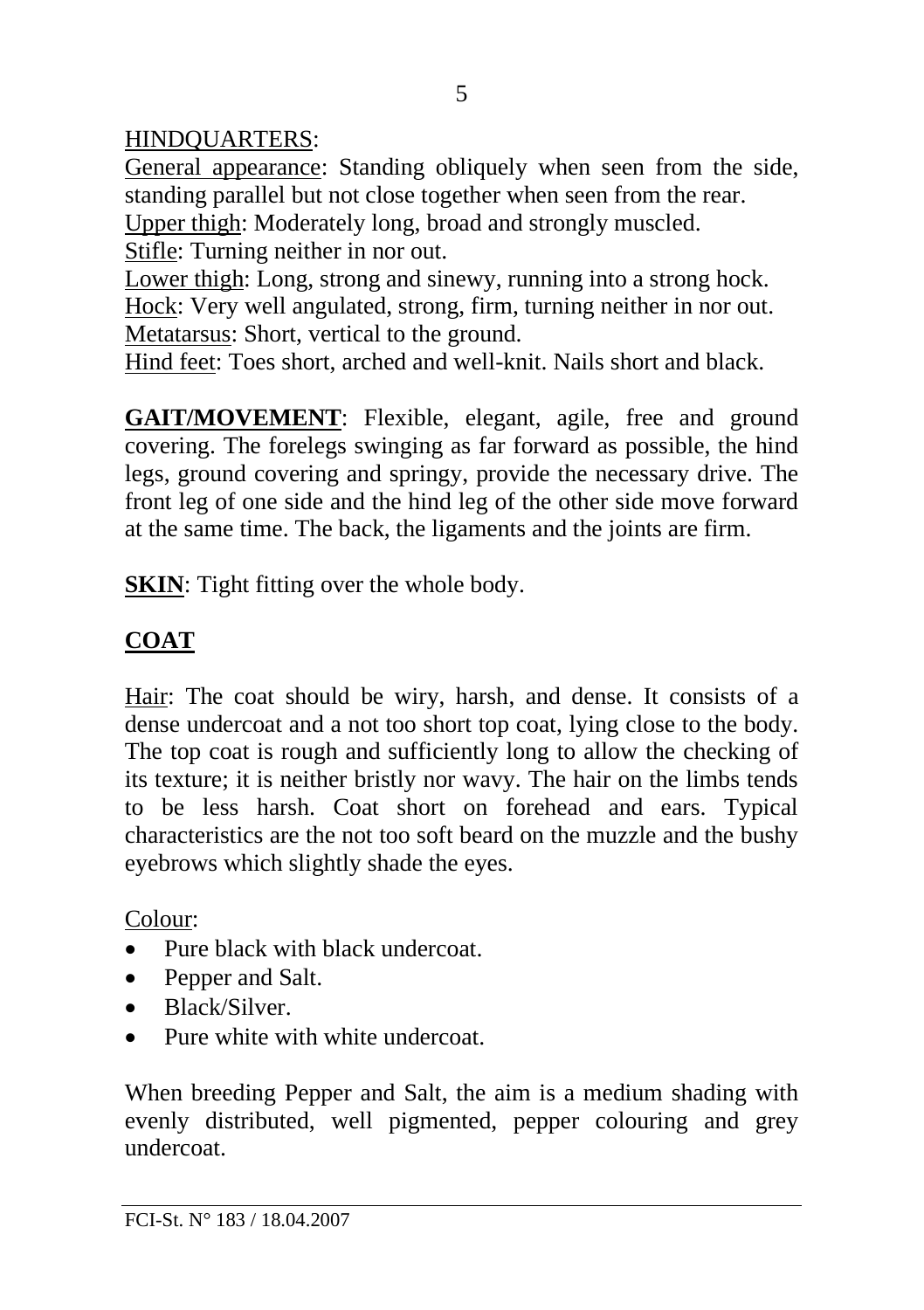The shades from dark iron grey to silver grey are all permitted. In all colour variations there must be a dark mask, which should adapt harmoniously to the respective colour. Distinct light markings on head, chest and limbs are undesirable.

For the Black/Silver colour, the aim in breeding is a black top coat with black undercoat, white markings over the eyes, on the cheeks, at the beard, at the throat, in two divided triangles at the front of the chest, on the front pasterns, on the feet, on the inside of the hind legs and around the anus. The forehead, the neck and the outer sides of the ears should be black like the top coat.

#### **SIZE AND WEIGHT**:

Height at withers: Dogs and bitches between 30 and 35 cm.

Weight: Dogs and bitches approximately 4 to 8 kg.

**FAULTS**: Any departure from the foregoing points should be considered a fault and the seriousness with which the fault should be regarded should be in exact proportion to its degree and its effect upon the health and welfare of the dog.

Particularly:

- Heavy or round skull.
- Wrinkles on forehead.
- Short, pointed or narrow muzzle.
- Pincer bite.
- Strongly protruding cheeks or cheekbones.
- Light, too large or round eyes.
- Low set, too long or unevenly carried ears.
- Throatiness.
- Dewlap, narrow crest or neck.
- Too long, tucked up or soft back.
- Roach back
- Croup falling away.
- Tail set inclined towards head.
- Long feet.
- Pacing movement.
- Too short, too long, soft, wavy, shaggy, silky coat.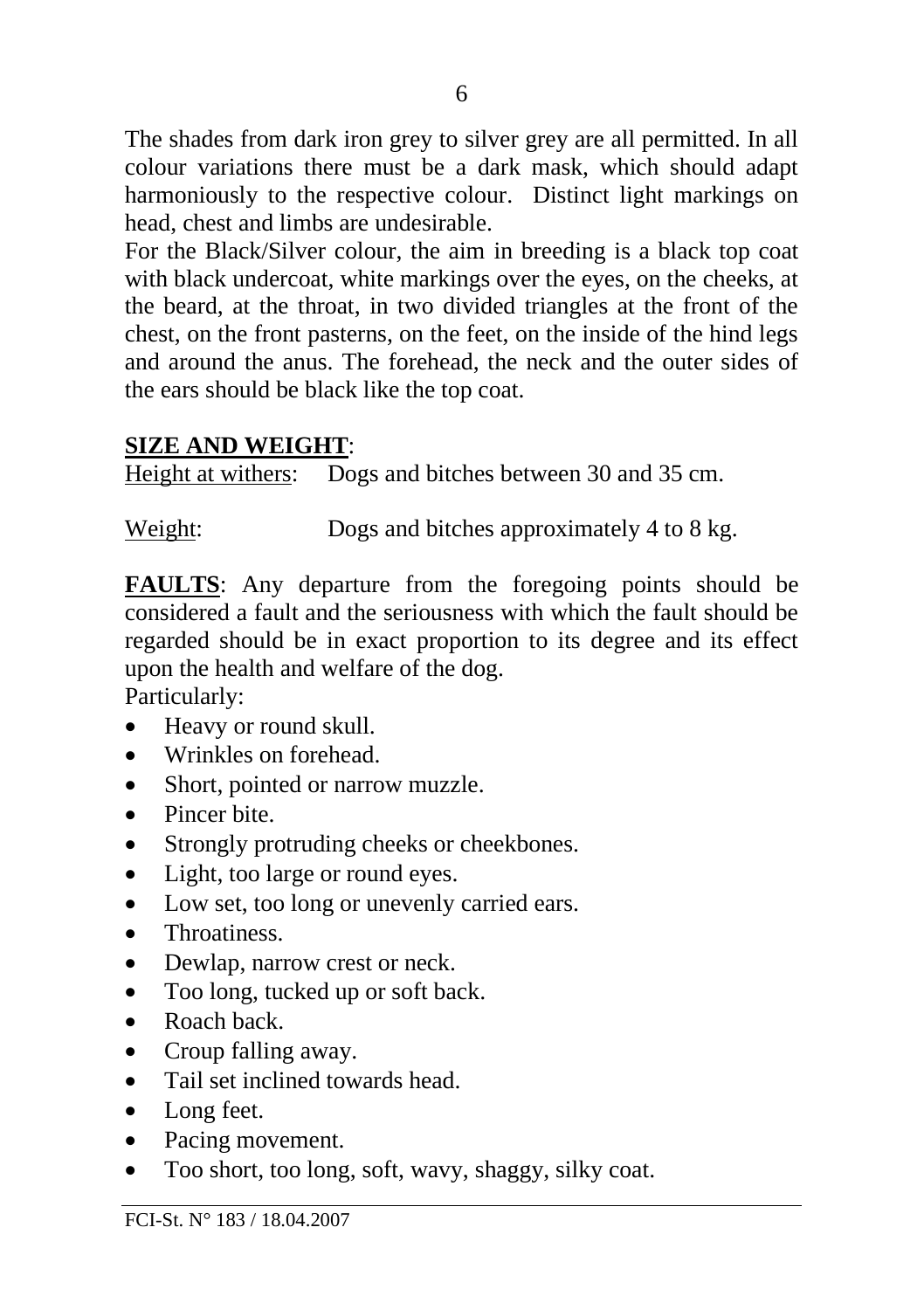- Brown undercoat
- A black trace on the back or a black saddle
- In Black/Silver not clearly separated triangles on the chest.
- Over- or undersize up to 1 cm.

### **SERIOUS FAULTS**:

- Clumsy or light build. Too low or too high on leg.
- Inverse sexual type (e.g. doggy bitch).
- Elbows turning out.
- Straight or open hocked hindlegs.
- Lower thigh too long.
- Hocks turning inwards.
- Rear pastern too short.
- White or spotted coat in black or pepper and salt dogs.
- Patchy coat in the colours black/silver and white.
- Over- or undersize by more than 1 cm but less than 2 cm.

# **DISQUALIFYING FAULTS**:

- Aggressive or overly shy dogs.
- Any dog clearly showing physical or behavioural abnormalities.
- Malformation of any kind.
- Lack of breed type.
- Faulty mouth, such as over- or undershot or wry mouth.
- Severe faults in individual parts, such as faults in construction, coat and colour.
- Over- or undersize by more than 2 cm.

# **N.B.**:

- Male animals should have two apparently normal testicles fully descended into the scrotum.
- Only functionally and clinically healthy dogs, with breed typical conformation should be used for breeding.

# **The latest amendments are in bold characters.**